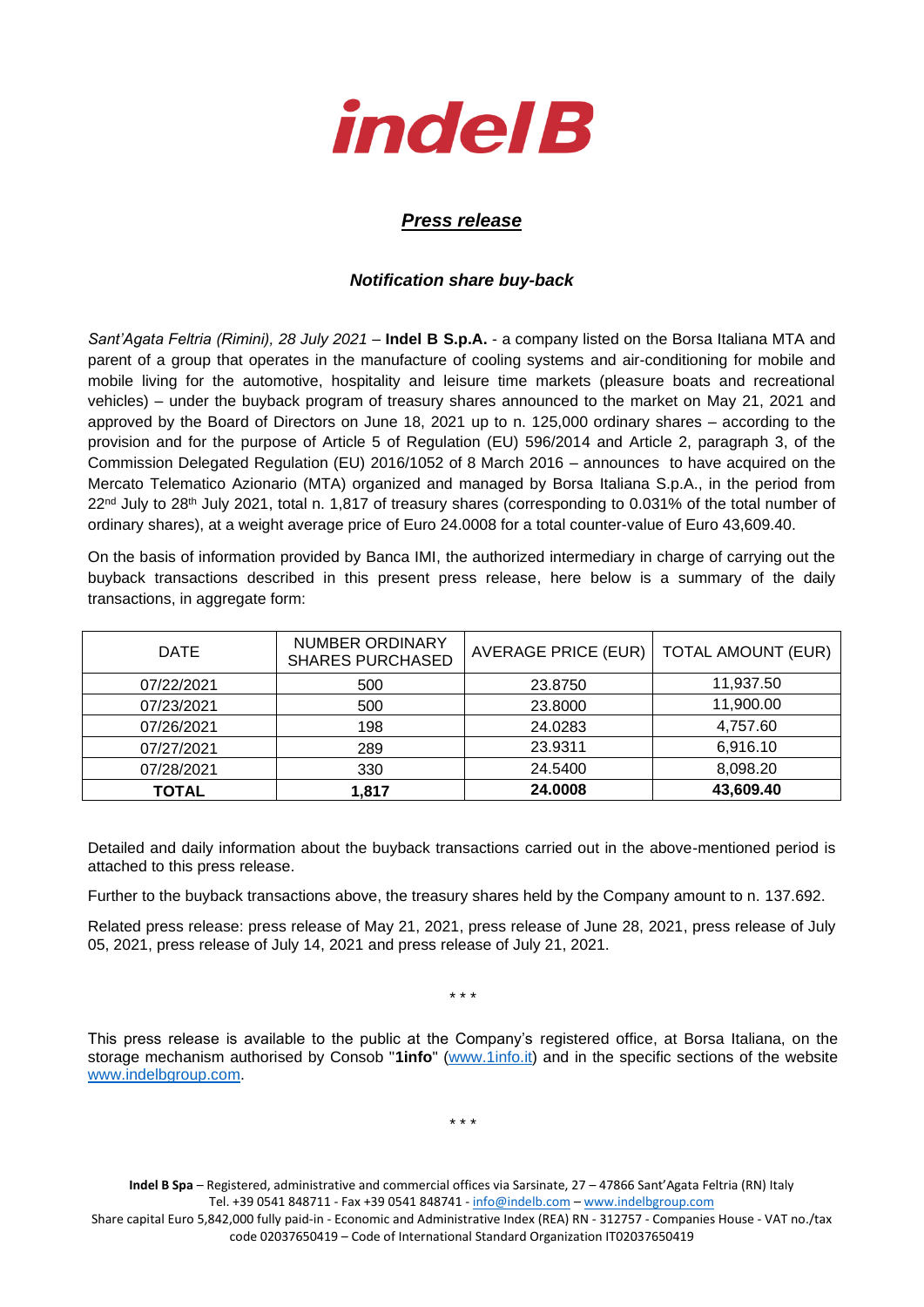*Indel B S.p.A. is a company listed on the MTA segment of the Italian stock exchange and is controlled by AMP.FIN S.r.l., in turn held entirely by the Berloni family. Indel B S.p.A. heads an important Group that operates worldwide and* has been active for the last 50 years in the mobile cooling sector applicable to the Automotive, Leisure time and Hospitality cooling segments. The Group also operates in mobile climate control, with specific reference to the *Automotive market, represented by commercial vehicles, minibuses, ambulances, agricultural and earth-moving machinery, and in the Cooling Appliances sector, which mainly comprises cellars for storing wine and small refrigerators for storing milk. The company has a market cap of approximately Euro 140 million.*

## **Contact details**

| <b>INDEL B</b>                | <b>POLYTEMS HIR</b>            | <b>FAST-COM</b>                |
|-------------------------------|--------------------------------|--------------------------------|
| Controller & IR               | IR e Comunicazione Finanziaria | <b>Media Relations</b>         |
| Elisabetta Benazzi            | Bianca Fersini Mastelloni      | Paolo Santagostino             |
| +39 0541 848 784              | +39 06.69923324; +39 336742488 | +39 349 3856585                |
| elisabetta.benazzi@indelb.com | b.fersini@polytemshir.it       | paolo.santagostino@fast-com.it |
|                               |                                |                                |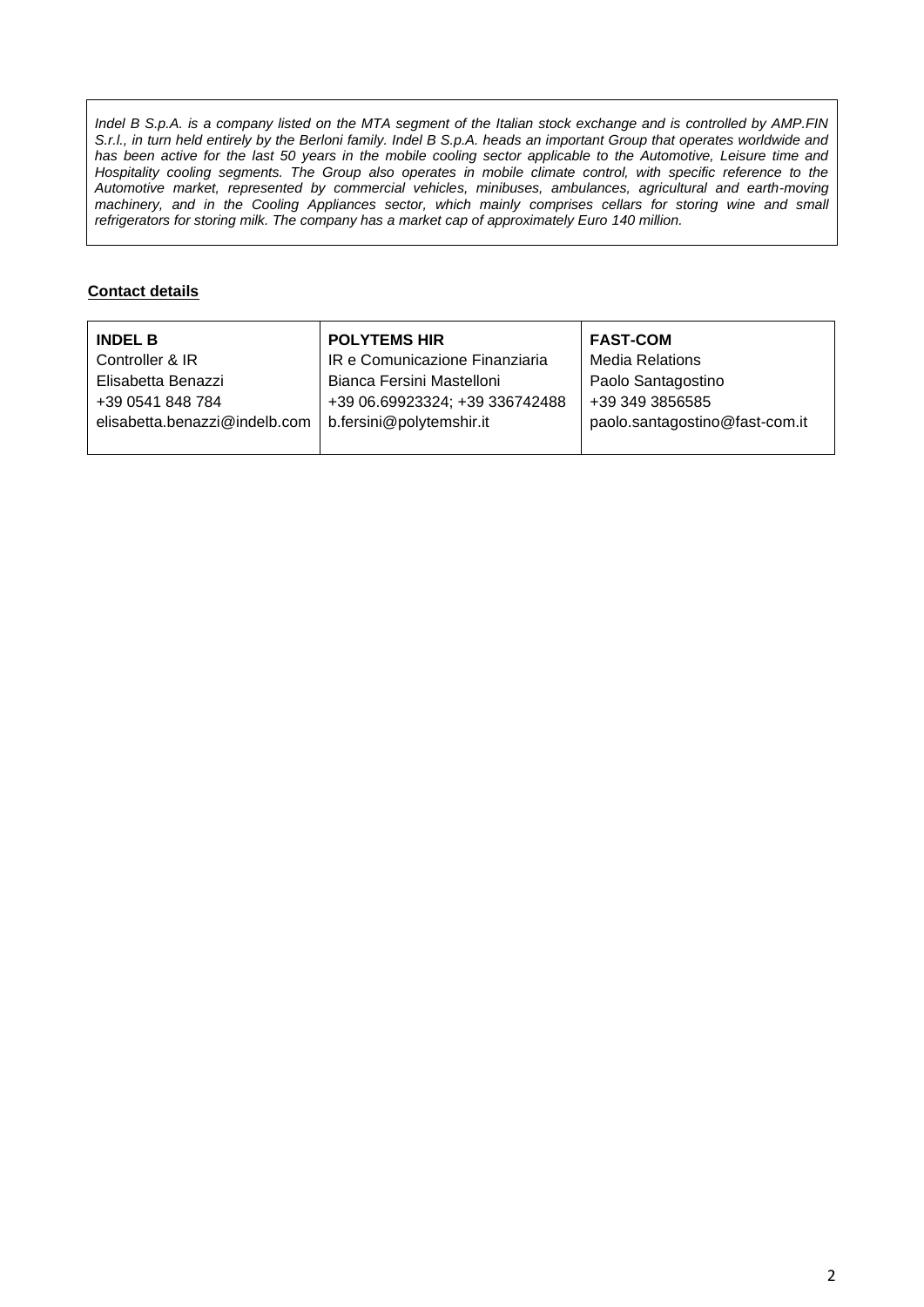## **Attached**

1

| <b>Fill ID</b> | <b>Fill Date</b> | <b>Fill Time</b>                | B/S | <b>Country</b> | <b>Market</b> | <b>Security Ref.</b> | <b>Fill Price</b> | <b>Fill Qty</b> |
|----------------|------------------|---------------------------------|-----|----------------|---------------|----------------------|-------------------|-----------------|
| 1dhppgB2v      |                  | 22/07/2021 10:19:30.566.812 Buy |     | IT.ico         | <b>MTA</b>    | <b>INDB</b>          | 23,90             | 50              |
| 1dhppgB2w      | 22/07/2021       | 10:19:30.774.731 Buy            |     | IT.ico         | <b>MTA</b>    | <b>INDB</b>          | 23,90             | 50              |
| 1dhppgC6E      | 22/07/2021       | 10:54:11.836.280                | Buy | IT.ico         | <b>MTA</b>    | <b>INDB</b>          | 23,80             | 20              |
| 1dhppgFSe      |                  | 22/07/2021 13:11:45.057.492 Buy |     | IT.ico         | <b>MTA</b>    | <b>INDB</b>          | 23,90             | 50              |
| 1dhppgFSf      |                  | 22/07/2021 13:11:45.272.695 Buy |     | IT.ico         | <b>MTA</b>    | <b>INDB</b>          | 23,90             | 50              |
| 1dhppgGLu      |                  | 22/07/2021 13:52:38.420.851 Buy |     | IT.ico         | <b>MTA</b>    | <b>INDB</b>          | 23,90             | 50              |
| 1dhppgIAW      | 22/07/2021       | 15:00:38.737.652 Buy            |     | IT.ico         | <b>MTA</b>    | <b>INDB</b>          | 23,90             | 50              |
| 1dhppgJtV      | 22/07/2021       | 15:50:36.819.239 Buy            |     | IT.ico         | <b>MTA</b>    | <b>INDB</b>          | 23,90             | 50              |
| 1dhppgLFI      | 22/07/2021       | 16:30:06.181.877 Buy            |     | IT.ico         | <b>MTA</b>    | <b>INDB</b>          | 23,90             | 50              |
| 1dhppgMX7      | 22/07/2021       | 17:06:22.114.244 Buy            |     | IT.ico         | <b>MTA</b>    | <b>INDB</b>          | 23,80             | 50              |
| 1dhppgNsN      |                  | 22/07/2021 17:29:00.694.021 Buy |     | IT.ico         | <b>MTA</b>    | <b>INDB</b>          | 23,70             | 25              |
| 1dhppgNsO      | 22/07/2021       | 17:29:00.694.021 Buy            |     | IT.ico         | <b>MTA</b>    | <b>INDB</b>          | 23,80             | 5               |
| 1dsivTTgZ      |                  | 23/07/2021 11:14:52.249.947 Buy |     | IT.ico         | <b>MTA</b>    | <b>INDB</b>          | 23,80             | 50              |
| 1dsivTUG2      | 23/07/2021       | 11:34:54.914.467 Buv            |     | IT.ico         | <b>MTA</b>    | <b>INDB</b>          | 23,80             | 50              |
| 1dsivTUUa      |                  | 23/07/2021 11:44:18.478.321 Buy |     | IT.ico         | <b>MTA</b>    | <b>INDB</b>          | 23,80             | 50              |
| 1dsivTUhR      | 23/07/2021       | 11:53:21.302.224 Buy            |     | IT.ico         | <b>MTA</b>    | <b>INDB</b>          | 23,80             | 50              |
| 1dsivTWY6      |                  | 23/07/2021 13:18:00.978.032 Buy |     | IT.ico         | <b>MTA</b>    | <b>INDB</b>          | 23,80             | 50              |
| 1dsivTY7A      |                  | 23/07/2021 14:36:57.398.455 Buy |     | IT.ico         | <b>MTA</b>    | <b>INDB</b>          | 23,80             | 50              |
| 1dsivTZS0      |                  | 23/07/2021 15:32:32.838.209     | Buy | IT.ico         | <b>MTA</b>    | <b>INDB</b>          | 23,80             | 50              |
| 1dsivTawh      | 23/07/2021       | 16:15:29.843.457 Buy            |     | IT.ico         | <b>MTA</b>    | <b>INDB</b>          | 23,80             | 50              |
| 1dsivTc6f      | 23/07/2021       | 16:51:56.911.814 Buy            |     | IT.ico         | <b>MTA</b>    | <b>INDB</b>          | 23,80             | 50              |
| 1dsivTdpE      |                  | 23/07/2021 17:29:01.000.105 Buy |     | IT.ico         | <b>MTA</b>    | <b>INDB</b>          | 23,80             | 50              |
|                |                  |                                 |     |                |               |                      |                   |                 |
| 1ePOCrW8N      |                  | 26/07/2021 17:29:45.774.959 Buy |     | IT.ico         | <b>MTA</b>    | <b>INDB</b>          | 23,80             | 4               |
| 1ePOCrP2W      | 26/07/2021       | 13:46:48.162.905                | Buy | IT.ico         | <b>MTA</b>    | <b>INDB</b>          | 23,80             | 8               |
| 1ePOCrOWn      | 26/07/2021       | 13:20:25.809.200                | Buy | IT.ico         | <b>MTA</b>    | <b>INDB</b>          | 23,80             | 8               |
| 1ePOCrNqB      | 26/07/2021       | 12:45:41.985.540                | Buy | IT.ico         | <b>MTA</b>    | <b>INDB</b>          | 24,10             | 50              |
| 1ePOCrNqA      | 26/07/2021       | 12:45:41.849.128                | Buy | IT.ico         | <b>MTA</b>    | <b>INDB</b>          | 24,10             | 50              |
| 1ePOCrNkC      |                  | 26/07/2021 12:41:22.378.685     | Buy | IT.ico         | <b>MTA</b>    | <b>INDB</b>          | 24,10             | 4               |
| 1ePOCrNKi      |                  | 26/07/2021 12:21:01.053.557 Buy |     | IT.ico         | <b>MTA</b>    | <b>INDB</b>          | 24,10             | 8               |
| 1ePOCrM4m      |                  | 26/07/2021 11:33:44.914.980 Buy |     | IT.ico         | <b>MTA</b>    | <b>INDB</b>          | 23,90             | 8               |
| 1ePOCrLSr      |                  | 26/07/2021 11:06:13.725.128 Buy |     | IT.ico         | <b>MTA</b>    | <b>INDB</b>          | 23,90             | 4               |
| 1ePOCrLSq      |                  | 26/07/2021 11:06:13.697.696 Buy |     | IT.ico         | <b>MTA</b>    | <b>INDB</b>          | 23,90             | 4               |
| 1ePOCrLSp      |                  | 26/07/2021 11:06:13.679.623 Buy |     | IT.ico         | <b>MTA</b>    | <b>INDB</b>          | 24,00             | 50              |
| 1eaHlentW      |                  | 27/07/2021 17:12:26.841.453 Buy |     | IT.ico         | <b>MTA</b>    | <b>INDB</b>          | 24,00             | 30              |
| 1eaHlentV      |                  | 27/07/2021 17:12:26.628.648 Buy |     | IT.ico         | <b>MTA</b>    | <b>INDB</b>          | 24,00             | 30              |
| 1eaHlentU      |                  | 27/07/2021 17:12:26.500.236 Buy |     | IT.ico         | <b>MTA</b>    | <b>INDB</b>          | 24,00             | 30              |
| 1eaHlenqP      |                  | 27/07/2021 17:11:27.685.395 Buy |     | IT.ico         | <b>MTA</b>    | <b>INDB</b>          | 23,90             | 19              |
| 1eaHlenqO      |                  | 27/07/2021 17:11:27.566.928 Buy |     | IT.ico         | <b>MTA</b>    | <b>INDB</b>          | 23,90             | 30              |
| 1eaHlenqN      |                  | 27/07/2021 17:11:27.441.707 Buy |     | IT.ico         | <b>MTA</b>    | <b>INDB</b>          | 23,90             | 30              |
| 1eaHlengM      |                  | 27/07/2021 17:11:27.326.356 Buy |     | IT.ico         | <b>MTA</b>    | <b>INDB</b>          | 23,90             | 30              |
| 1eaHlenqL      |                  | 27/07/2021 17:11:27.204.103 Buy |     | IT.ico         | <b>MTA</b>    | <b>INDB</b>          | 23,90             | 30              |

**Indel B Spa** – Registered, administrative and commercial offices via Sarsinate, 27 – 47866 Sant'Agata Feltria (RN) Italy Tel. +39 0541 848711 - Fax +39 0541 848741 - [info@indelb.com](mailto:info@indelb.com) – [www.indelbgroup.com](http://www.indelbgroup.com/)

Share capital Euro 5,842,000 fully paid-in - Economic and Administrative Index (REA) RN - 312757 - Companies House - VAT no./tax code 02037650419 – Code of International Standard Organization IT02037650419